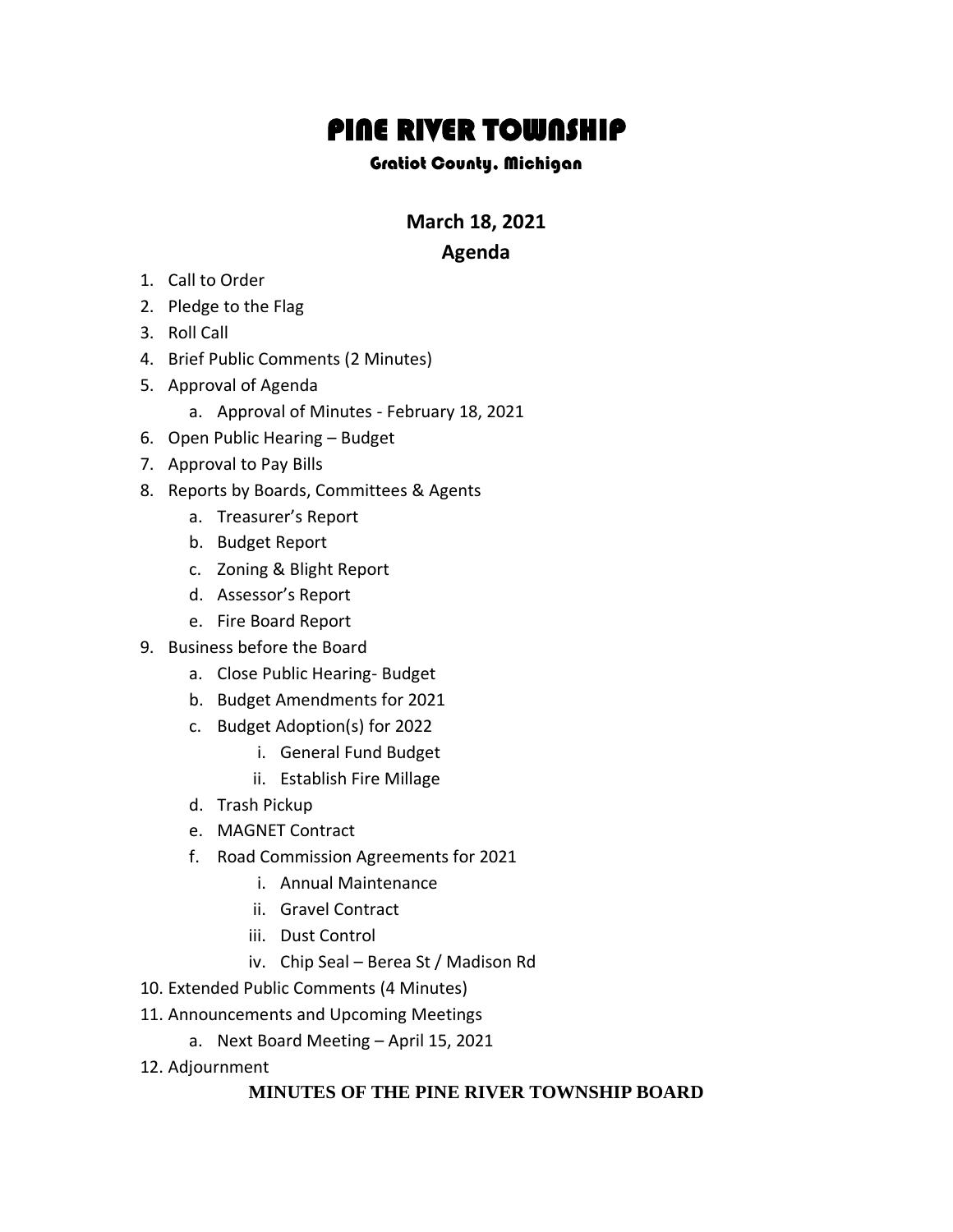#### **MONTHLY MEETING MARCH 18, 2021**

- 1.) The regular monthly meeting of the Pine River Township Board was called to order at 7:03PM by Supervisor Beeson at the Township Hall.
- 2.) Pledge the flag: The Board and the Public said the Pledge to the flag.
- 3.) Roll Call: Best: present; Moeggenborg: present; Beeson: present; Whitmore: present; Baker: present. (5) Board members present, (0) absent.
- 4.) Public Comments:
	- a. None
- 5.) Approve the Agenda:
	- a. Motion made by Moeggenborg: second by Best: to approve the Agenda as with addition of 10g. All present Board members approved. The motion carried 5-0.
- 6.) Approve the Minutes:
	- a. Motion made by Baker: second by Moeggenborg: to approve the Minutes of the meeting from February 18, 2021. All present Board members approved. The motion carried 5-0.
- 7.) Open Public Hearing Budget
	- a. Beeson opened the Public Hearing at 7:05PM.
- 8.) Approval to Pay Bills:
	- a. Motion made by Moeggenborg: second by Best: to approve the payment of bills as presented in the amount of \$17,066.59 with the addition of \$2,226 to MAGNET for already approved amount for FY19/20 for a total of \$19,292.59. All present Board members approved. The motion carried 5-0.
- 9.) Reports by Boards, Committees, and Agents
	- a. Treasurer's Report Discussion: Board reviewed, bank reconciliations have been received and reviewed by all present. Placed on file.
	- b. Budget Report Discussion: report placed on file.
	- c. Zoning and Blight Officer Report placed on file.
	- d. Assessor Report
		- i. Merchant reported that best Board of Review was experienced last week.
	- e. Fire Services No report
- 10.) Business before the Board
	- a. Close Public Hearing Budget
		- i. Beeson closed the Public Hearing at 7:56PM.
	- b. Budget Amendments of 2021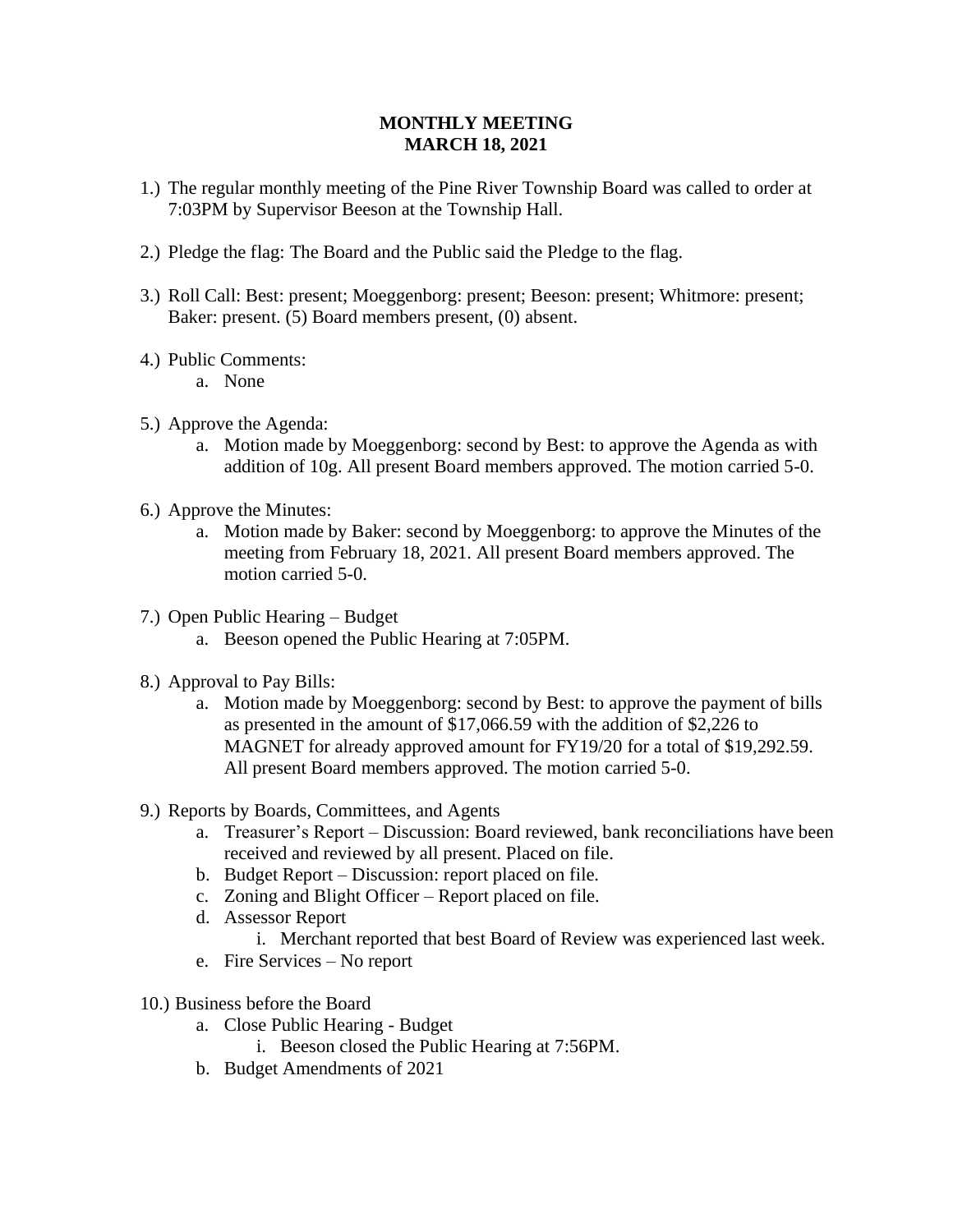- i. Motion made by Baker: second by Best: to approve the Budget Amendments as presented. All present Board members approved. The motion carried 5-0.
	- 1. See attached corrections.
- c. Budget Adoptions for 2022
	- i. General Fund Budget
		- 1. Motion made by Baker: second by Best: to approve the Budget for 2022 with the line item of 25% of collected revenue for DTE and Fire. Roll call vote was taken. Best: yes; Moeggenborg: yes; Beeson: yes; Whitmore: yes; Baker: yes. All present Board members approved. The motion carried 5-0.
	- ii. Establish Fire Millage
		- 1. Discussion. Fire millage to stay at 1 mil.
- d. Trash pickup
	- i. Tabled to next meeting.
- e. MAGNET Contract
	- i. Discussion. Authorize payment of already approved funds for FY 19/20.
- f. Road Commission Agreements for 2021
	- i. Annual maintenance, Gravel Contract, Dust Control, Chip Sea Berea St/Madison Rd
		- 1. Motion made by Moeggenborg: second by Baker: to approve contracts for 2021 in the amount of \$94,325. All present Board members approved. The motion carried 5-0.
- g. General Appropriations Act
	- i. Motion made by Moeggenborg: second by Best: to approve the General Appropriations Act as presented. Roll call vote was taken: Best: yes; Moeggenborg: yes; Beeson: yes; Whitmore: yes; Baker: yes. All present Board members approved. The motion carried 5-0.
- 11.) Extended Public Comment:
	- a. Merchant reported that Assessment Notices went out today.
- 12.) Announcements and Upcoming Meetings
	- a. None.
- 13.) Adjournment
	- a. Motion made by Baker: second by Moeggenborg: to adjourn the meeting at 8:58PM. All present Board members approved. The motion carried 5-0.

Submitted by: Andi Whitmore, Clerk